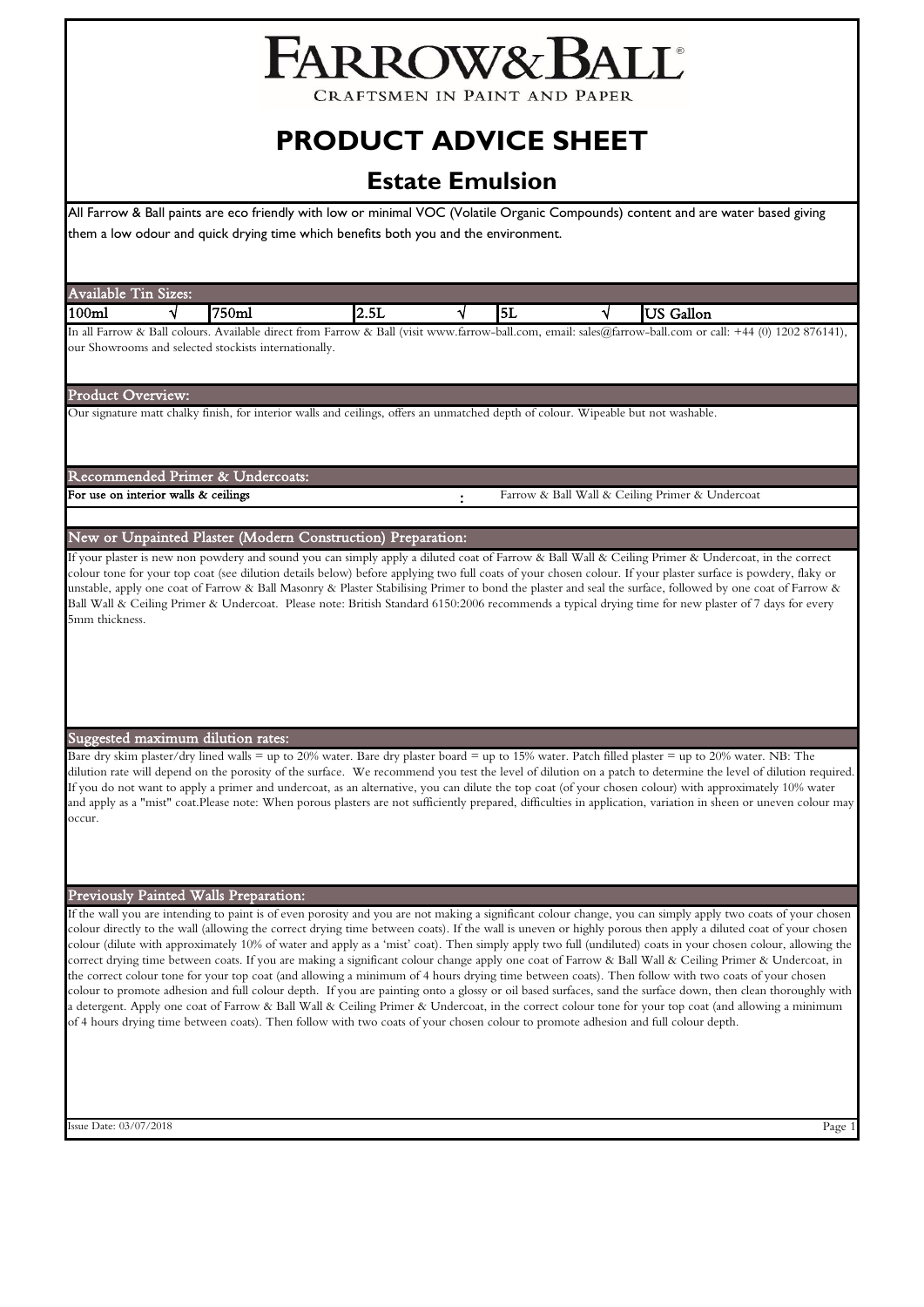#### Painting Lining Wallpaper:

For unpainted Lining Paper apply one coat of diluted Farrow & Ball Wall & Ceiling Primer & Undercoat (maximum 15% water), in the correct colour tone for your top coat (see dilution details below) before applying two full coats of your chosen colour. NB: The dilution rate will depend on the porosity of the surface. We recommend you test the level of dilution on a patch to determine the level of dilution required. If you do not want to apply a primer and undercoat, as an alternative, you can dilute the top coat with approximately 10% water and apply as a "mist" coat. Please note: When porous papers are not sufficiently prepared, difficulties in application, variation in sheen or uneven colour may occur.

#### Using Interior Caulks & Sealants

Where small gaps and cracks require filling or sealing, best results are achieved with an acrylic based decorators' caulk which is a water-based, flexible filler. Use the minimum of caulk necessary as a smaller bead will dry quicker and will be less prone to cracking. Follow the manufacturer's application instructions and drying times (typically 2 – 3 hours) before applying your chosen Farrow & Ball finish. Estate Eggshell, Full Gloss and Dead Flat – 2 coats may be applied directly (allowing a minimum of 4 hours drying time between coats). Estate Emulsion and Modern Emulsion – Apply an undiluted coat of Wall & Ceiling Primer & Undercoat in the correct colour tone for your top coat (allowing a minimum of 4 hours drying time between coats) followed by 2 coats of your chosen top coat (once again allowing a minimum of 4 hours drying time between coats).

#### Painting Over Interior Wall Fillers

For best results always use a filler which has the same porosity and density as the surface which is being repaired. Fillers which have a different porosity or density may lead to visible differences in colour or tone. Follow the filler manufacturer's application instructions and drying times then apply a diluted coat (20 – 25%) of Farrow & Ball Wall & Ceiling Primer & Undercoat in the correct colour tone for your top coat (and allowing a minimum of 4 hours drying time between coats). Then follow with two coats of your chosen colour to promote adhesion and full colour depth.

#### How to Apply Paint to Walls by Brush:

Stir thoroughly before use. Ensure all surfaces are sound, clean, dry and free from dirt, grease and other contamination. Please note that flaking or peeling may occur if you paint over weak paint layers - to avoid this sand back any previous weak paint layers before you start painting. Where required apply Farrow & Ball Wall & Ceiling Primer & Undercoat to improve paint adhesion and promote depth of colour. Using a fine-tipped synthetic bristled brush, apply the paint in a vertical direction then spread the paint out evenly in a horizontal direction. On application of the final coat lay off the paint in a single direction to ensure that any brush marks and brush patterning effects (sometimes visible in certain lighting conditions) are minimised.

### How to Apply Paint to Walls by Roller:

Stir thoroughly before use. Roller application - Using a medium pile woven polyester roller, apply the paint in diagonal strokes to create either an 'M', 'W' or 'V' shape. Fill in and over the shape you have just painted to spread the paint evenly. Repeat this process, working in small sections. Always work from dry to wet areas, maintaining a wet edge to minimise roller marks. On application of the final coat lay off the paint in a single direction to ensure that any roller patterning effects (sometimes visible in certain lighting conditions) are minimised.

#### Spray Settings:

Airless Spraying – Good results can be achieved by the set up of 18 thou (457µm) 65° angle tip using a pressure of between 2000 - 2700 psi (138 - 186 bar). Refer to separate spraying advice sheet for further details. HVLP Spraying – Depending on the apparatus used, the paint may need to be diluted with water by up to 30%. Experiment with air control valve, material flow adjustment, fan size and spray pattern settings on a piece of cardboard or an inconspicuous area until a satisfactory finish is achieved. Apply several thin coats, allowing each coat to dry fully before applying the next one.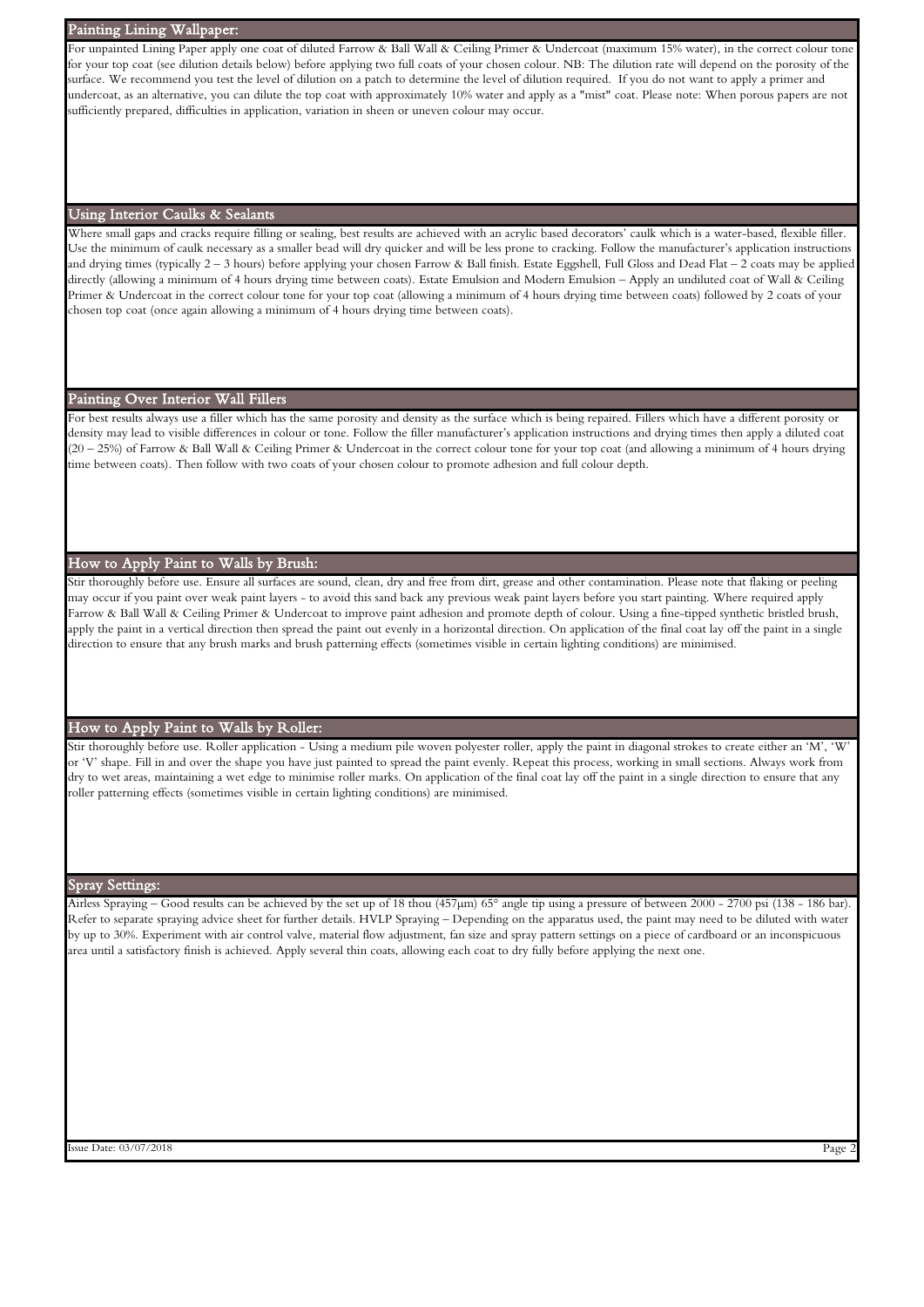| Advice for Repairing Damage and Touching In:                                                                                                          |                                                                                                                                                                                                                                                                                                                                                                                                                                                                           |
|-------------------------------------------------------------------------------------------------------------------------------------------------------|---------------------------------------------------------------------------------------------------------------------------------------------------------------------------------------------------------------------------------------------------------------------------------------------------------------------------------------------------------------------------------------------------------------------------------------------------------------------------|
| finish.                                                                                                                                               | If your paintwork becomes damaged or marked you may need to repaint. To achieve the best results we recommend applying a single coat of paint over the<br>entire wall or walls that have the damage, using the same batch of paint you originally carried the work out with. This best practice will avoid any<br>noticeable variation in colour or finish. If you do chose to touch-in to repair damage, the following recommendations will help you achieve the optimum |
|                                                                                                                                                       | 1. Always aim to use the same batch of paint. If you use a different batch, although we control colour to tight specifications, you may observe slight colour<br>and sheen variations. If you are unable to use the same batch of paint we recommend that you apply a single coat of a different paint batch to an entire wall                                                                                                                                            |
| as any slight variations will be much less noticeable when observing from wall to wall.                                                               | 2. Always use the same preparation techniques when you make any repairs as you used when you originally painted the wall. It may not always be possible<br>to achieve a perfectly consistent finish - if for example you have used filler which has a different texture and absorbency to the rest of the wall, this may                                                                                                                                                  |
| cause a slightly patchy finish.<br>"feathered" to make the transition between old and new paint areas less noticeable.                                | 3. Always use the same application tool and method as when you originally painted this wall. Ensure that the edges of the touched in paint are blended in                                                                                                                                                                                                                                                                                                                 |
| will achieve by touching-in.                                                                                                                          | 4. Over time the colour of the paint, whether on the wall or in the tin, may slightly alter. Therefore the newer the paintwork is, the better the finish you                                                                                                                                                                                                                                                                                                              |
| coloured, lower sheen paints.                                                                                                                         | Please note that when touching in the darker the colour and higher the sheen the more difficult it will be to achieve a uniform finish compared to lighter                                                                                                                                                                                                                                                                                                                |
|                                                                                                                                                       |                                                                                                                                                                                                                                                                                                                                                                                                                                                                           |
|                                                                                                                                                       |                                                                                                                                                                                                                                                                                                                                                                                                                                                                           |
| Picture Framing:                                                                                                                                      |                                                                                                                                                                                                                                                                                                                                                                                                                                                                           |
|                                                                                                                                                       | As Estate Emulsion has a very matt finish, care should be taken when painting darker shades of colour. Always keep a wet edge while painting as losing the<br>wet edge during application can lead to a common decorating problem known as "Flashing" (a halo effect where two edges of paint meet).                                                                                                                                                                      |
| Other Product Applications:                                                                                                                           |                                                                                                                                                                                                                                                                                                                                                                                                                                                                           |
| 876141 or email customer.services@farrow-ball.com. Please note that calls may be recorded for training purposes.                                      | If you wish to use Farrow & Ball products for any applications which are not featured here, please contact Customer Services for advice on +44 (0) 1202                                                                                                                                                                                                                                                                                                                   |
| Application Information:                                                                                                                              |                                                                                                                                                                                                                                                                                                                                                                                                                                                                           |
| Do not paint in temperatures below 10°C or in excessive heat above 30°C.                                                                              |                                                                                                                                                                                                                                                                                                                                                                                                                                                                           |
| Coverage Rate (m2/l per coat):                                                                                                                        | <b>Drying Time:</b>                                                                                                                                                                                                                                                                                                                                                                                                                                                       |
| Up to $14$                                                                                                                                            | Dry in 2 hours.                                                                                                                                                                                                                                                                                                                                                                                                                                                           |
| <b>Typical Recoat Time:</b>                                                                                                                           | Curing Time:                                                                                                                                                                                                                                                                                                                                                                                                                                                              |
| Recoat after 2 hours.                                                                                                                                 | Please note that some darker paint colours will take up to 14 days to achieve<br>full hardness, strength and durability.                                                                                                                                                                                                                                                                                                                                                  |
| Recommended Number of Coats:                                                                                                                          | Sheen Level:                                                                                                                                                                                                                                                                                                                                                                                                                                                              |
| $2^{\star}$                                                                                                                                           | 2%                                                                                                                                                                                                                                                                                                                                                                                                                                                                        |
| drying times may be longer in cooler and/or higher humidity environments. Darker Colors may take longer to dry.                                       | *Darker/stronger colours may require additional coats. Please note: The drying and Recoat times provided are based on applying paint in normal conditions                                                                                                                                                                                                                                                                                                                 |
| Water Absorption according to DIN EN 1062-3 (w24 [kg/m2 $\sqrt{24h}$ ]):                                                                              |                                                                                                                                                                                                                                                                                                                                                                                                                                                                           |
| 1.41 (Class I, limit >0.5). This is the volume of water absorbed into a 1m2 area through the paint surface within a 24 hour period. The lower the w24 |                                                                                                                                                                                                                                                                                                                                                                                                                                                                           |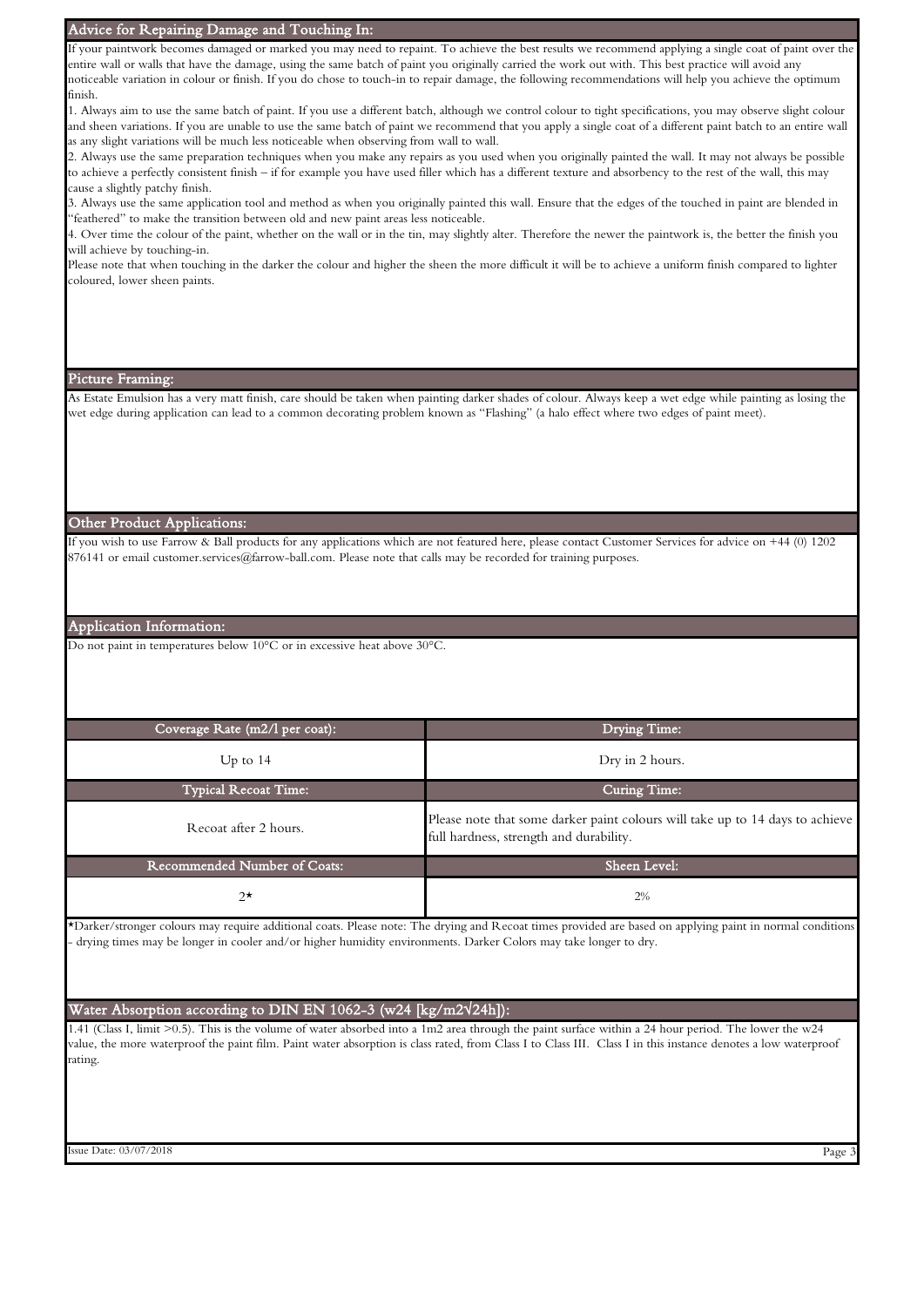#### Water Vapour Permeability according to DIN EN ISO 7783-2 (sd [m]):

 $0.010$  (Class I, limit <0.14). This is the resistance of the paint film to water vapour expressed as the equivalent thickness of air in metres. The lower the sd value the more breathable the paint film. Paint breathability is class rated, from Class I to Class III. Class I in this instance denotes the highest level of breathability. We are pleased to confirm that Farrow & Ball Estate Emulsion has the highest rating - Class I (High).

#### Colour Accuracy:

Check for colour accuracy prior to use as Farrow & Ball will not be liable for decorating costs caused as a result of an incorrect colour being applied. When more than one tin of the same colour is to be used ensure that batch numbers are identical or intermix before use. Stir thoroughly before use.

#### Water Contact:

To extend the service life of this finish, standing surface water should not be allowed to pool on horizontal surfaces.

#### Cleaning:

Estate Emulsion is wipeable but not washable. Wipe gently with a soft damp cloth or sponge. Please note that very matt finish of this paint will mean that some colours will become marked or scuffed when washed. For areas of high wear consider using Farrow & Ball Modern Emulsion.

#### Clean Up:

Clean brushes / rollers with warm soapy water.

#### Storage Advice:

This product is water based and must be protected from frost and extreme temperatures. Use within 6 months of purchase. We accept no responsibility for the deterioration of contents or packaging after this date.

#### Environmental & Disposal Advice:

Do not empty into drains or watercourses. Dispose of contents/container to waste disposal site in accordance with local/national regulations. Contact the local Environmental Department for disposal instructions. Metal containers may be recycled.

#### VOC Content Information:

EU limit value for this product (cat. A/[a]): 30g/l (2010). This product contains max 6g/l VOC.

#### Formulation:

A water based paint made using a vinyl acetate/ethylene copolymer binder.

## Health & Safety Advice:

Keep out of reach of children. Ensure good ventilation during application and drying. Do not get in eyes, on skin, or on clothing. If medical advice is needed, have product container or label at hand. IF ON SKIN: Wash with plenty of soap and water. Do not use solvent thinners or White Spirit. IF IN EYES: Rinse cautiously with water for several minutes. Remove contact lenses, if present and easy to do. Continue rinsing. IF SWALLOWED: Call a doctor if you feel unwell. Safety data sheet available on request.

Lead Advice: Special precautions should be taken during surface preparation of pre-1960s paint surfaces as they may contain harmful lead.

Contact Us: For advice on colours, paint finishes or wallpaper our customer services team is on hand to help you, just call +44 (0) 1202 876141, email sales@farrow-ball.com, or write to us at Farrow & Ball, Uddens Estate, Wimborne, Dorset, BH21 7NL, UK. Please note that calls may be recorded for training purposes.